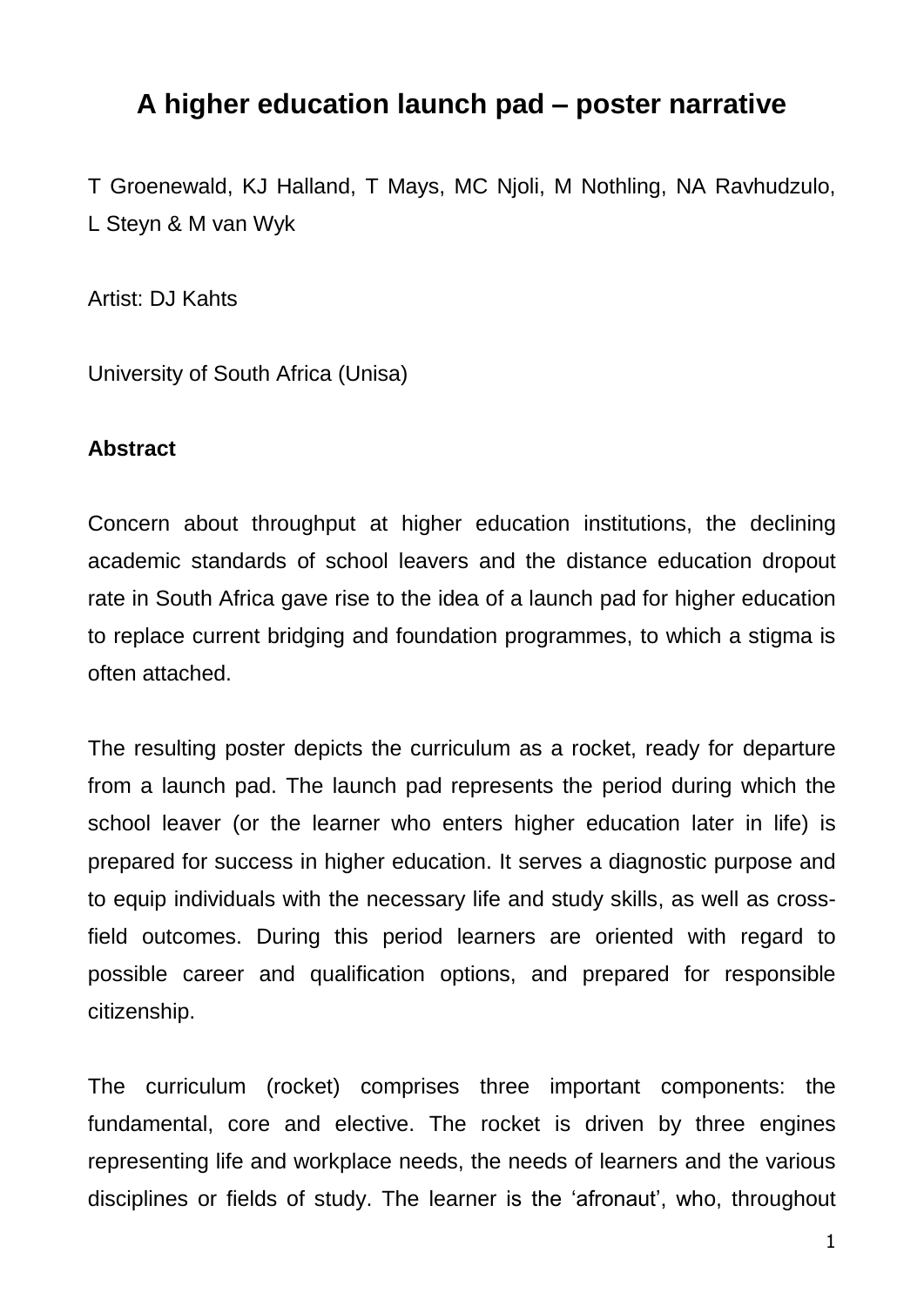her/his journey through higher education, is in contact by means of high-tech communication devices with the enabling (control) centre (the higher education institution). The enabling centre provides specialist support services such as tutoring, peer support and counselling. The afronaut is also in contact with other afronauts (fellow learners), space-station staff and satellites (lecturers, specialist services and people who have already achieved their qualifications). The rising trajectory of the rocket represents increasing self-sufficiency and also the complexity of more advanced study. Thus equipped for success, the afronaut travels to brave new worlds.

#### **The context**

The Institute of Curriculum and Learning Development (ICLD) at Unisa made use of future search methodology during their strategic planning session held on 6 to 8 February 2007. Future search is an interactive [1] planning process that begins with the gathering together of representatives of a particular system [2]. It is important that a cross-section [3] of all those concerned with what needs to be planned engage in the future search process. About 20 of the more than 60 participants in the session were not in fact members of ICLD, but had been invited to the session because they formed part of the system served by ICLD: the ICLD staff were thus joined by representatives of the five colleges at Unisa, professional support functionaries, the dean of students, members of the student representative council and management. The diversity of stakeholders broadens perspectives and allows a more comprehensive view [4]. The future search process is self-managing, which makes collaboration possible right from the beginning, without participants necessarily knowing one another. The session was facilitated by two members of the Future Search Network, John Goss [5] and Dr Aria Merkestein [6].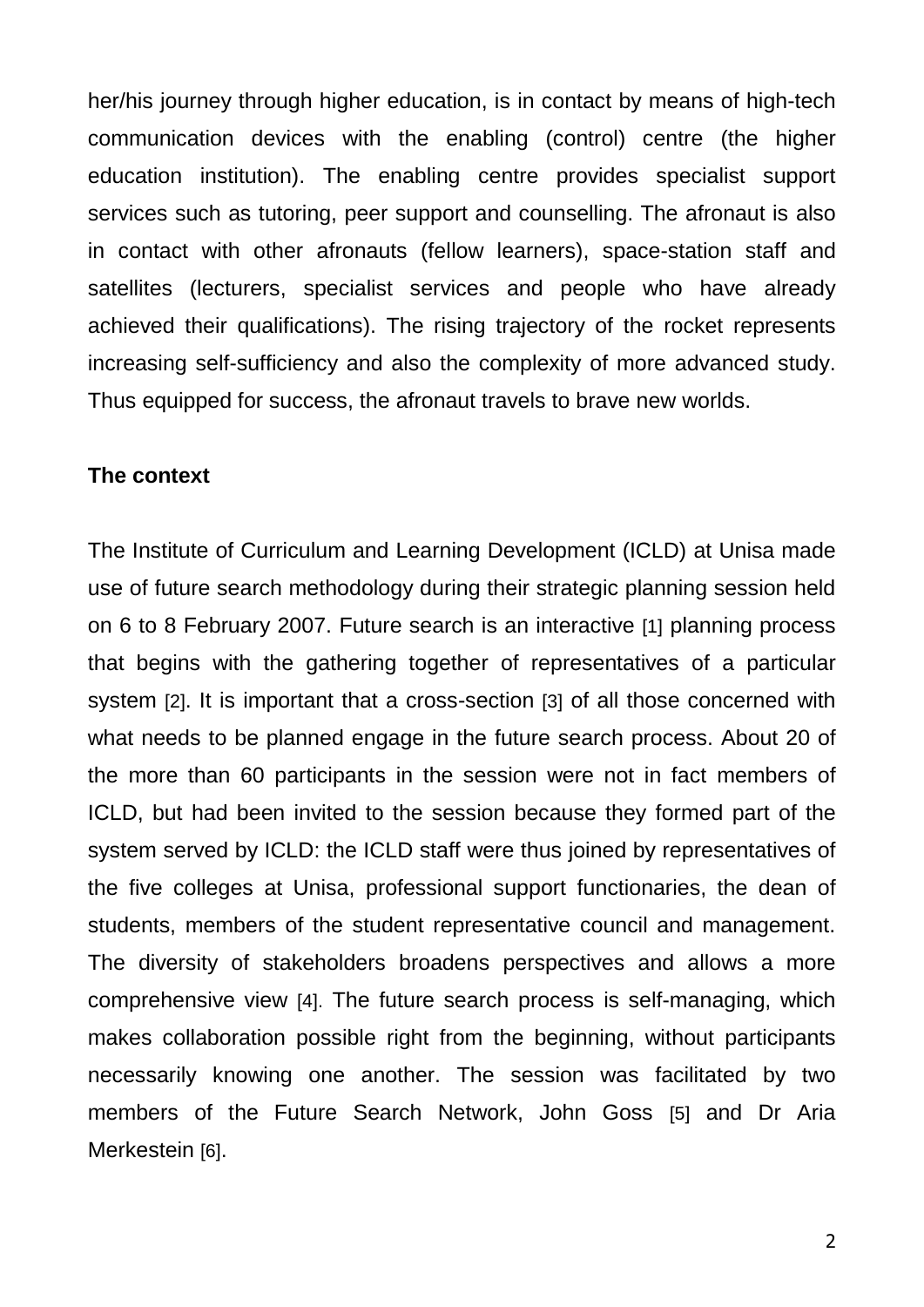The future search methodology was developed by Marvin Weisbord and Sandra Janoff, and its goal is to establish common ground and focus on the

future [7]. Finding common ground is essential before a breakthrough can be achieved, and by focusing on the future, one devotes less energy to current problems. Ideally, a future search session is conducted over a period of three days (with two nights during which one assimilates what was achieved during the day).



Day 1 starts off by focusing on the past. Time lines of personal milestones, global events and the future search

Figure 1: Three timelines pasted horizontally



Figure 2: Mind map of trends

topic (in this case the teaching and learning environment) are drawn and pasted (see Figure 1 for an example). The group then creates a mind map (see Figure 2) of trends affecting the topic. Day 2 begins with descriptions of what stakeholder groups are currently doing, as well as what they hope to do in future. Stakeholder groups report on achievements and regrets [8] with regard to

their respective contributions to the selected aspect or topic. The afternoon is devoted to creating a future scenario, eight years hence (The participants attending the ICLD planning session were asked to visualise the teaching and learning environment in 2015 — see Figure 3 for an example of an 'artwork'.) The common ground is then established. On day



3 the common ground is confirmed through dialogue. The process is concluded by volunteers signing up to implement action plans.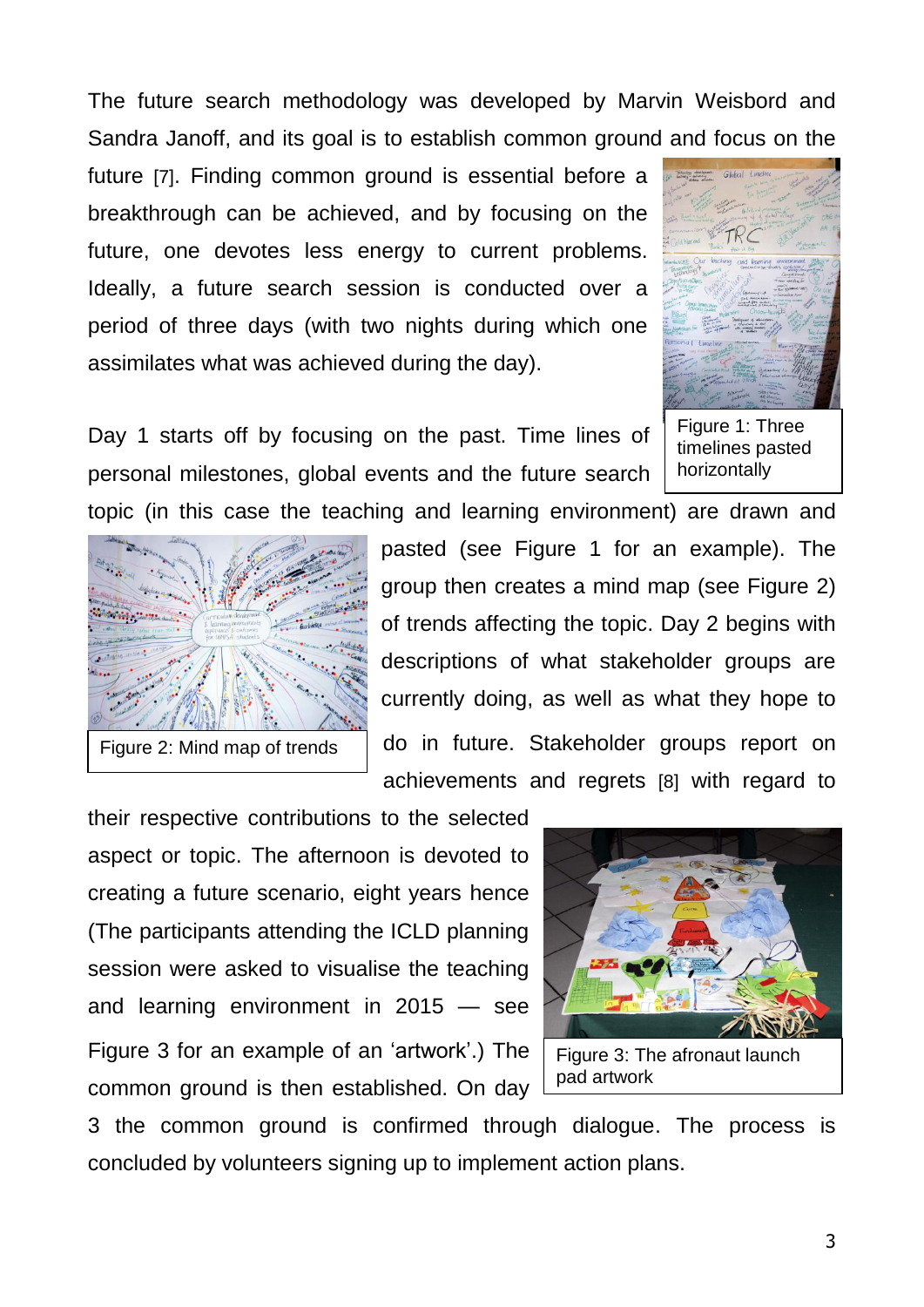## **The metaphor of the rocket and launch pad**

Brainstorming of the above task by a group of ICLD strategic planning session participants resulted in concern about the throughput of higher education institutions, the declining academic standards of school leavers and the dropout rate in distance education in South Africa emerging as the most significant theme. The idea of a rocket and a launch pad was proposed as metaphor for the identified solution.

A poster was designed to illustrate the concept. The launch pad represents a period serving to prepare both school leavers and those who enter higher education later in life for success, and replacing current bridging and foundation programmes, to which a stigma is often attached. It would serve a diagnostic function, and nurturing, determination, passion and discipline would play a major role. However, systems would be forgiving and encouraging. Self-knowledge would be an important focus, and care would be taken to equip individuals with cross-field outcomes. During this period new entrants to higher education would gain life and study skills, be oriented with regard to possible career and qualification options, and be prepared for responsible citizenship.

As depicted on the poster, the student launch pad is situated in the reality of commerce, industry and government. The knowledge and skills requirements of the world of work would obviously be very important, as would awareness of pollution and other threats to the natural environment. The launch pad is situated against a backdrop of industrialisation, urbanisation and poverty. Also depicted are elements of nature (trees, plants, birds and insects) threatened by industrial and economic development.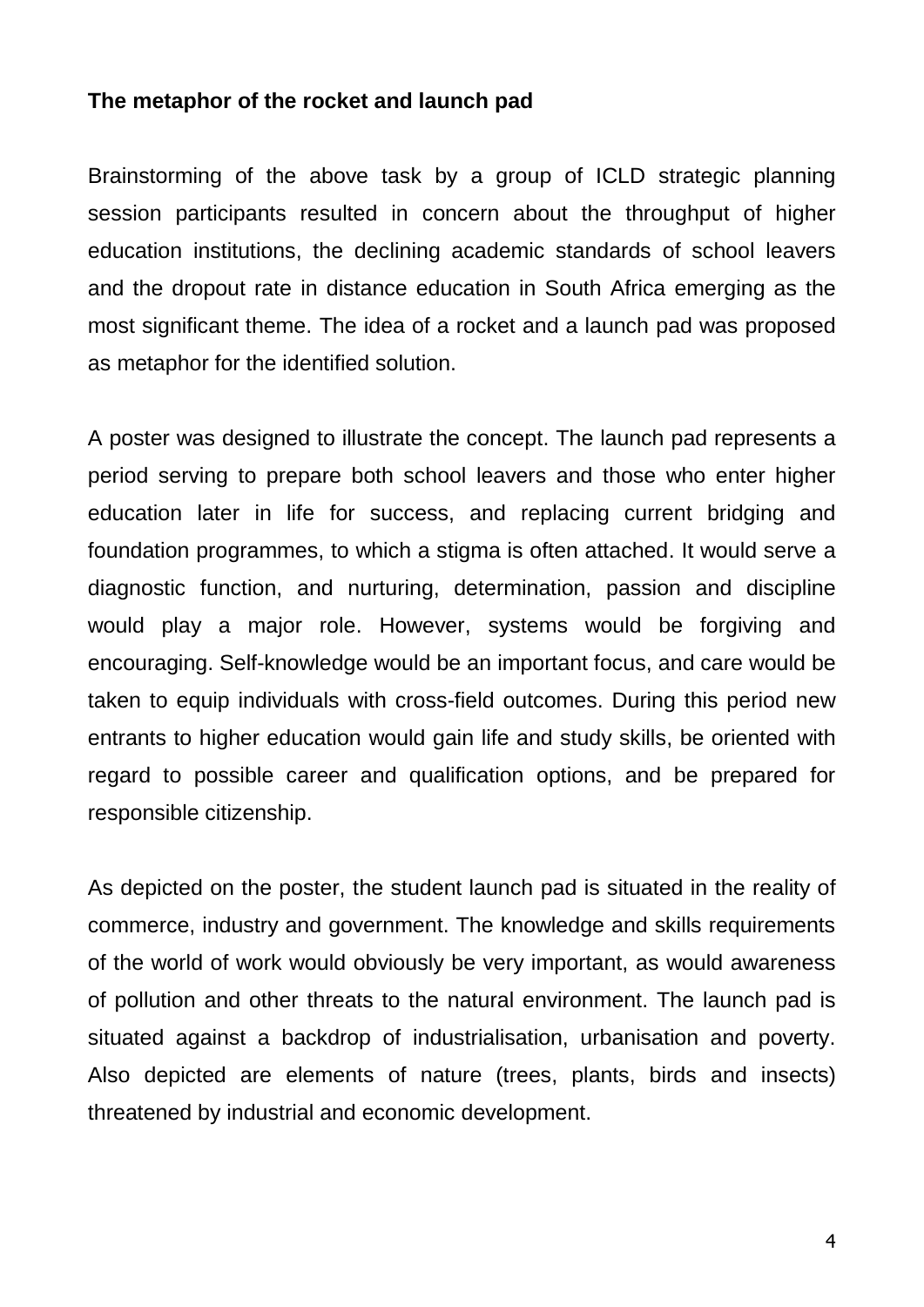The rocket represents the curriculum, which comprises three important parts, namely the fundamental, core and elective components. The multiple engines, which drive the rocket (curriculum), represent life and workplace needs, the needs of learners and the various disciplines or fields of study. The learner is the 'afronaut' – an African astronaut. Not only is the afronaut thoroughly prepared, but is also in contact throughout her/his journey through higher education with the enabling (control) centre, representative of the higher education institution. The enabling centre provides a multitude of specialist support services (such as tutoring, peer support and counselling) to the afronaut, as and when required. The afronaut is further in contact with other afronauts (fellow learners), space-station staff and satellites (lecturers, specialist services and those who have already successfully made the higher education journey). The upward trajectory of the rocket through the levels of the atmosphere represents increasing levels of self-sufficiency and also the complexity of more advanced study. Equipped for success, the afronaut travels to brave new worlds.

#### **The poster elements**

| Foreground: | Left   | Domestic housing — suburbs and shacks                                                         |
|-------------|--------|-----------------------------------------------------------------------------------------------|
|             |        | People                                                                                        |
| Foreground: | Middle | Launch pad                                                                                    |
|             |        | Preparation for tertiary study<br>$\circ$                                                     |
|             |        | Orientation to study/career options<br>$\circ$                                                |
|             |        | Expanding of the whole person<br>$\circ$                                                      |
| Foreground: | Centre | Rocket – three engines and three parts<br>[Rocket as curriculum]                              |
|             |        | Three engines: Work/life needs, learner<br>$\circ$<br>needs and disciplines/fields            |
|             |        | Three parts: Fundamental, core and<br>$\circ$<br>elective                                     |
|             |        | The afronaut(s) [student(s) of the African<br>$\circ$<br>university] are in the elective part |